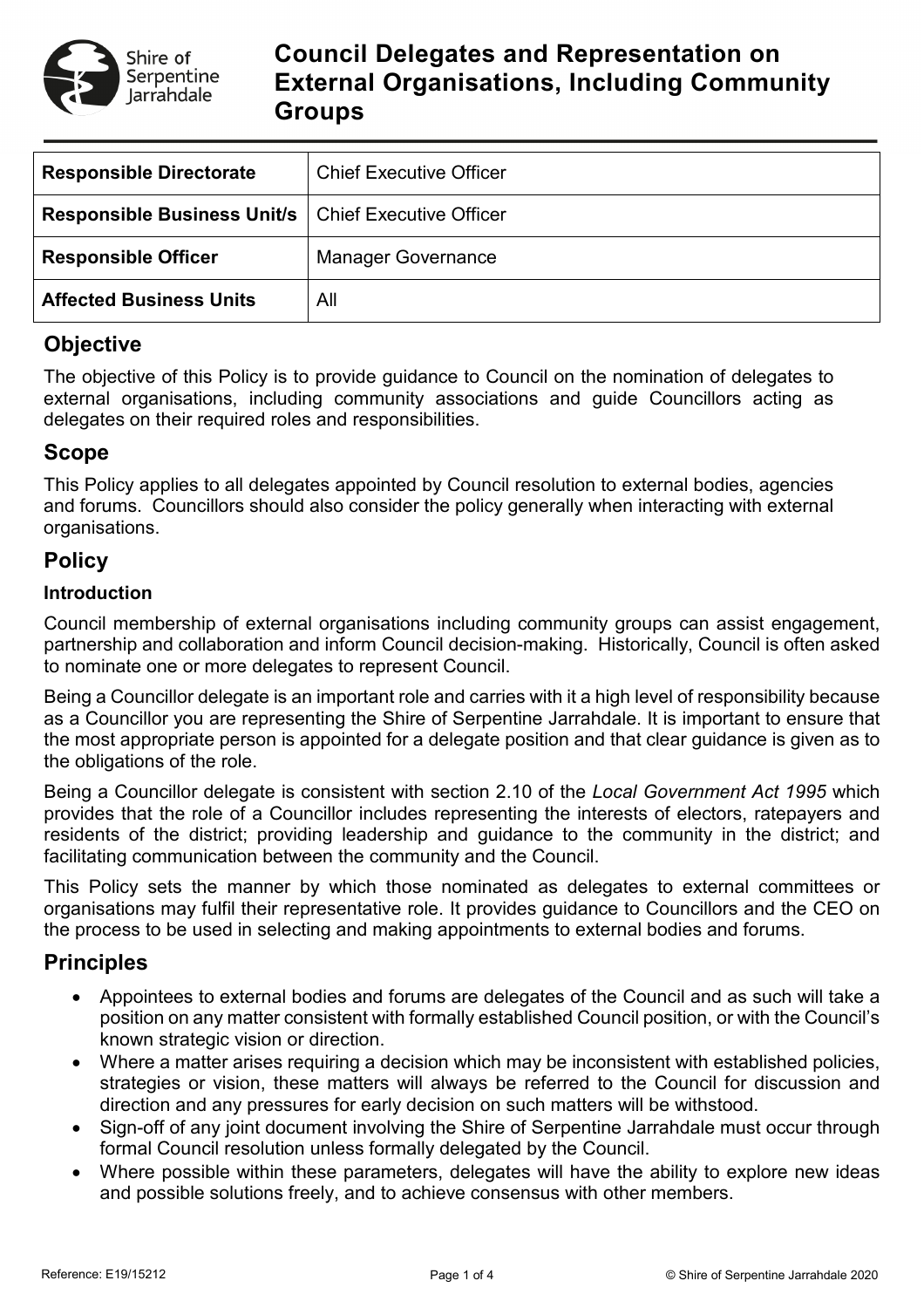

- Delegates to any organisation or forum will always advocate for their community but also should seek where possible wider outcomes which benefit other communities, provided the interests of the Shire of Serpentine Jarrahdale community are not adversely affected.
- Councillors who are private members of an organisation or forum receiving financial assistance from the Council, or with a financial interest in the outcomes of any its deliberations, will not be appointed as a delegate to that organisation.
- Where conflict arises being the statutory obligations as a Councillor and fidelity to an another organisation, Councillors should consider their position on the external organisation.
- Councillors are civic leaders and it is appropriate for Councillors to be members of community associations and groups without being formally delegated as Councillors to the extent that they manage conflicts and abide by their obligations as a Councillor.

### **Provisions**

### **Appointment of Delegates**

Council will only consider the appointment of a delegate to a body/group/organisation or forum where:

- it represents state or regional interests that are likely to have an impact on the Shire of Serpentine Jarrahdale;
- the terms of reference or constitution of the organisation complements the objectives of the Shire and does not readily involve a conflict
- it is considering or working on a matter or issue of significant strategic interest to the Council. This may be confined to local interests, involve state or regional matters, or be issue based at any level;
- it represents local interests and the Council has a direct financial or strategic interest in the affairs of that group; and
- it represents local interests and the group occupies Shire property.

The Council will review its appointment to external bodies and forums in conjunction with the regular election cycle. Council will not consider the appointment of a delegate to a body/group/organisation or forum prior to being provided with the terms of reference or constitution of the group. This will enable the Shire to identify any potential real or perceived conflicts associated with appointing a Council delegate.

The Chief Executive Officer (CEO) will call for the nomination of delegates to all relevant bodies, groups, organisations and forums as soon as possible after the local government elections and appointment of Councillors to their positions. Where a position arises outside this process, the CEO will call for nominations within five days of notification of the position coming available.

At the next available meeting of the Council:

- where the nominations equal available vacancies, the delegates will be appointed by resolution of Council;
- where there are more nominations than vacancies, Council by resolution may:
	- $\circ$  ask the CEO to conduct a secret ballot using the first past the post system to establish the preferred delegate or delegates to fill the position. In the event of a tied vote for a position, lots will be drawn by the Chief Executive Officer to determine the preferred delegate; or
	- o ask the CEO to draw lots; or
	- o another method determined by Council.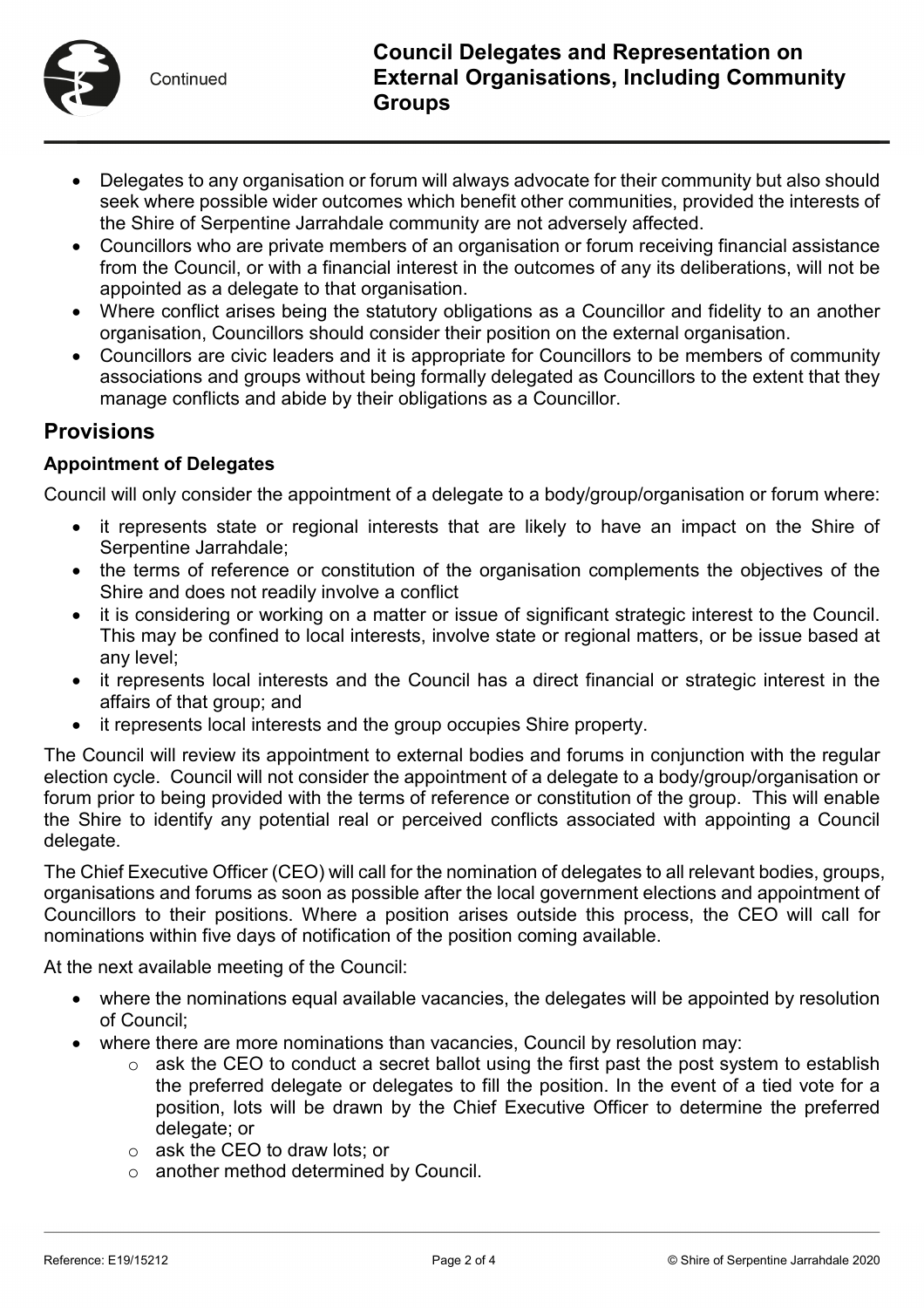

Continued

The Shire President will call for a resolution of Council for the preferred delegate or delegates to be appointed to the vacant positions. The next preferred delegate will be appointed as the deputy for the position to carry out the duties of the appointed Councillor in his or her absence when required.

Where the external time for acceptance of nominations closes prior to the next available Council meeting, and it is deemed inappropriate to hold a Special Council Meeting, the Chief Executive Officer is to forward any relevant nomination and subsequently advise Council of the nomination, so that it can be considered and ratified through the normal process.

Where the number of nominations from Councillors exceeds the number of vacant positions, the Chief Executive Officer will consult with the President to determine an order of preference, based on experience in the position of Councillor and interest and merit in the vacant position.

### **Delegate Roles and Responsibilities**

Where a Councillor has been approved as Council's delegate for an external committee, body organisation or forum, the delegate shall:

- understand that their appointment / membership is as a representative of the Council and is by virtue of their position with Council;
- ensure their availability to attend scheduled meetings, and where they are unable to do so, provide prior apology to the respective Presiding Member;
- provide timely notice of anticipated absences to any deputy delegate where one is appointed;
- ensure that in participating and contributing to decision making of the external organisation the delegate communicates and is cognisant of Council's determined position on matters before the external organisation;
- perform the functions and duties of a delegate in accordance with the principles set out in this policy and the standards set out in the Shire's Code of Conduct;
- keep Council informed of the activities and achievements of the external organisation in a timely manner;
- bring any significant matters to Council for discussion and direction where any matter may fall outside current Council policy positions or known strategic direction.

If a delegate is unable to fulfil his or her commitment to an external organisation then the delegate must advise the Chief Executive Officer so that Council's consideration of appointing a replacement delegate can be facilitated, and subsequent formal advice to the external organisation provided in a timely way.

#### **Communication**

Both the delegate and Council have a shared responsibility to ensure that effective communication between delegates and Council occurs before and after meetings of external organisations. This is to enable Council to deliberate and discuss relevant matters and to consider and inform future decision making.

One of the primary purposes of appointing Council delegates to external organisations is to inform Council decision-making and Councillor delegates should carefully consider managing situations where external organisations wish to discuss confidential matters.

#### **Non-delegate participation in external organisations**

It may be appropriate or necessary for Councillors who are not Council's resolved delegate to attend meetings of external organisations. In such situations, Councillors should carefully consider the reputational and collegial impacts of attending and inform Council's delegate of their attendance prior to the meeting. Councillors are public officials and participation could be interpreted or perceived as participation as a Councillor.